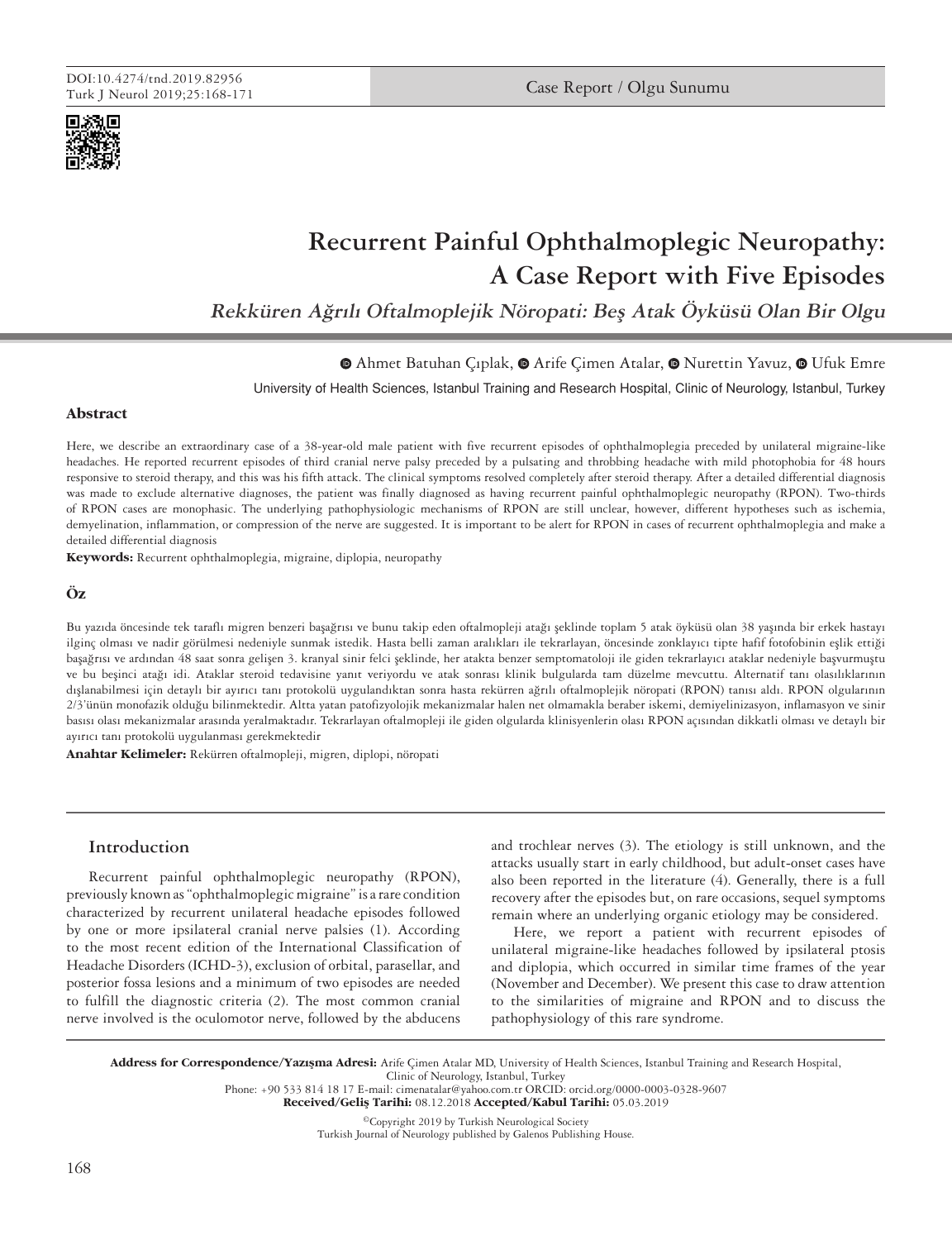### **Case Report**

A 38-year-old, right-handed male patient presented with a left-sided headache, ipsilateral ptosis, and diplopia. The patient described four former episodes nine years ago, five years ago, two years ago, and a year previously, with identical symptomatology, and this was the fifth episode. A unilateral, left-sided pulsating and throbbing headache started two days prior to diplopia and ipsilateral ptosis. The headache was located at the left frontotemporal area with a moderate pain and a visual analog scale score of 5. The patient had mild photophobia and no phonophobia, but the pain was aggravated with routine physical activities. The headache gradually reached its peak in 30 minutes and lasted 48 hours, did not improve with sleep, and resolved without any use of medication just before the ophthalmoplegia with diplopia and ptosis began on the ipsilateral side. The attacks were stereotypical in symptomatology at each episode; headaches were always unilateral and on the left side. The ophthalmoplegia resolved completely within two weeks without any treatment.

A neurologic examination during the episode revealed a leftsided ptosis, and limitations of all eye movements except outward abduction of the left eye bulb. Direct and indirect pupillary reflexes were preserved in the right eye contrary to the left pupil. The pupillary sizes were 5.5 mm and 3 mm for the left and right eyes, respectively. The palpebral fissures were measured as 2 mm in the left eye and 9 mm in the right eye. The fundoscopic examination was unremarkable. Other systematic and neurologic examinations of the patient were normal. See Figure 1.

Routine hemogram tests, complete blood count with electrolytes, blood urea nitrogen, liver function tests, thyroid function tests, a Venereal Disease Research Laboratory test,

angiotensin converting enzyme test, sedimentation rates, and blood tests to investigate vasculitic diseases were all nonspecific. An enzyme-linked immunosorbent assay test was performed for the diagnosis of possible granulomatous diseases, but these results were normal. The patient did not give permission for cerebrospinal fluid (CSF) analysis in the last episode, but the results of CSF analysis of the fourth episode showed a protein level of 95 mg/ dL, a glucose level of 64 mg/dL (same time blood glucose level of 96 mg/dL), a chloride level of 123 mg/dL, and a lactate dehydrogenase level of 35 mg/dL. There were no blood cells, a negative mycobacterium polymerase chain reaction test, and no proliferation in cell cultures. All laboratory results were accepted as normal.

The results of the neuroimaging examinations with a 1.5 Tesla cranial magnetic resonance imaging (MRI), orbital MRI, and cranial magnetic resonance angiography with gadolinium revealed no gadolinium enhancement, no signs of aneurysms or neoplasms, and were completely normal (Figure 2). In view of the clinical signs and symptoms, and with the exclusion of other differential diagnoses through neuroimaging methods, we accepted the patient as having RPON. The patient received no medication in his first episode (he did not present to a hospital in his first attack) and improved spontaneously. He received pulsesteroid therapy with 1 mg/kg intravenous methylprednisolone for seven days in his second and third episodes and improved within one week. In the last episode, we administered the same therapy as 1 mg/kg intravenous methylprednisolone for seven days, and near-complete recovery of the extra-ocular motor functions was observed at the follow-up examination three weeks later.



Figure 1. Images of eye showing left ptosis and third cranial nerve palsy. A. Neutral (primary) position B. C. D. E. Limitations of eye motions except abduction in the left eye on admission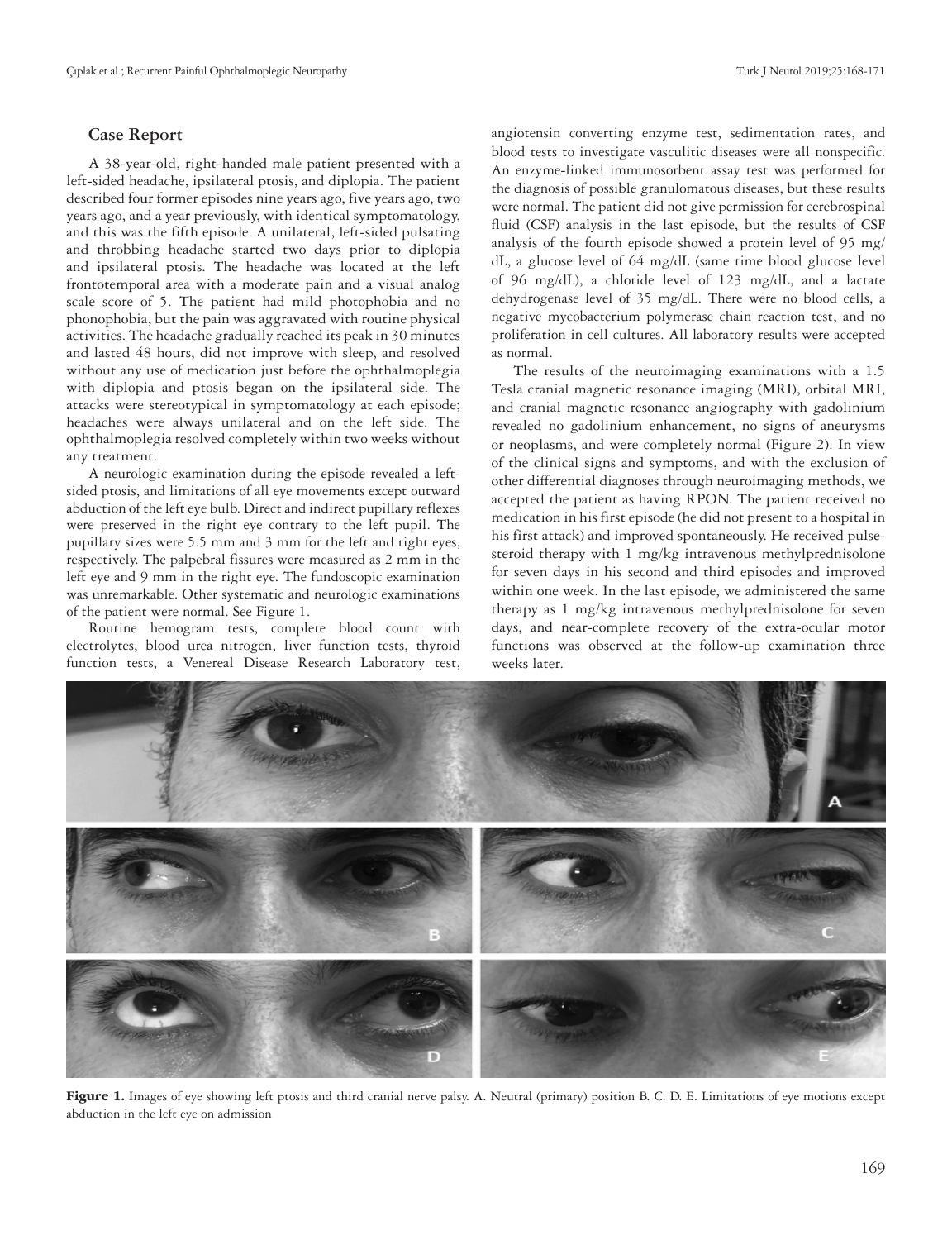

Figure 2. 1.5-T magnetic resonance imaging performed after the onset of ocular motor symptoms of recurrent painful ophthalmoplegic neuropathy. A. 3 mm-thin sliced T1-weighted imaging, B. 3 mm-thin sliced T1-weighted imaging (with gadolinium), C. T2-weighted imaging

## **Discussion**

Here, we report a patient with five episodes of RPON with oculomotor nerve involvement. This is an extraordinary case given that two-thirds of RPON cases are a one-time episode only (5). Interestingly, each episode occurred in the same time frames (November and December) of the year.

RPON is a rare clinical condition with unilateral migrainelike headaches prior to the development of ophthalmoplegia. The prevalence of the disease is estimated to be 0.7 per million people worldwide (3). It is a diagnosis of exclusion after performing all diagnostic investigations and excluding other etiologies of ophthalmoplegia. RPON was first described in 1854 with its former name 'ophthalmoplegic migraine,' although this term has been rejected in the last version of ICHD-3 because of the different pathophysiologic backgrounds between migraines and painful ophthalmoplegia (1). The underlying mechanisms of RPON are still unclear. However, different hypotheses such as ischemia, demyelination, inflammation, and nerve compression have been suggested (5). The compression theory can be summarized as edema of the walls of the internal carotid artery leading to compression of the oculomotor nerve in the cavernous sinus (1). Another possible mechanism is that reduced blood flow in distant branches of the posterior cerebral and internal carotid artery may

result in ischemia of the oculomotor and abducens nerves and eventually ophthalmoplegia (5).

The inflammatory process is also blamed as another possible mechanism. The constant release of neuropeptides such as the calcitonin-gene related peptide from the fifth cranial nerve may trigger a neurogenic inflammatory response primarily of the oculomotor nerve and other cranial nerves, and result in headaches and ophthalmoplegia (1). This theory could explain the abnormal enhancement of the oculomotor nerve in T1-weighted MRI with gadolinium, especially at the root level, in some of the reported cases of RPON (5). However, in our case, there was no enhancement of the oculomotor nerve in cranial and orbital MRIs with gadolinium, and the neuroimaging studies were normal.

There are still arguments about the headache mechanisms in cases of RPON. The hypothesis of migraine as the primary cause of headache is not completely accepted because the duration of migraine is less than 72 hours, whereas the duration between the headache and ophthalmoplegia may exceed two weeks in some cases. A possible neuropathy of irritated trigeminal nerve fibers causing the headache is suggested to be a more acceptable explanation (1). In our case, the patient described unilateral migraine-like headaches, throbbing and pulsating in character, and aggravation with physical activity. There was mild photophobia and no phonophobia or aura was described. He had no family history of